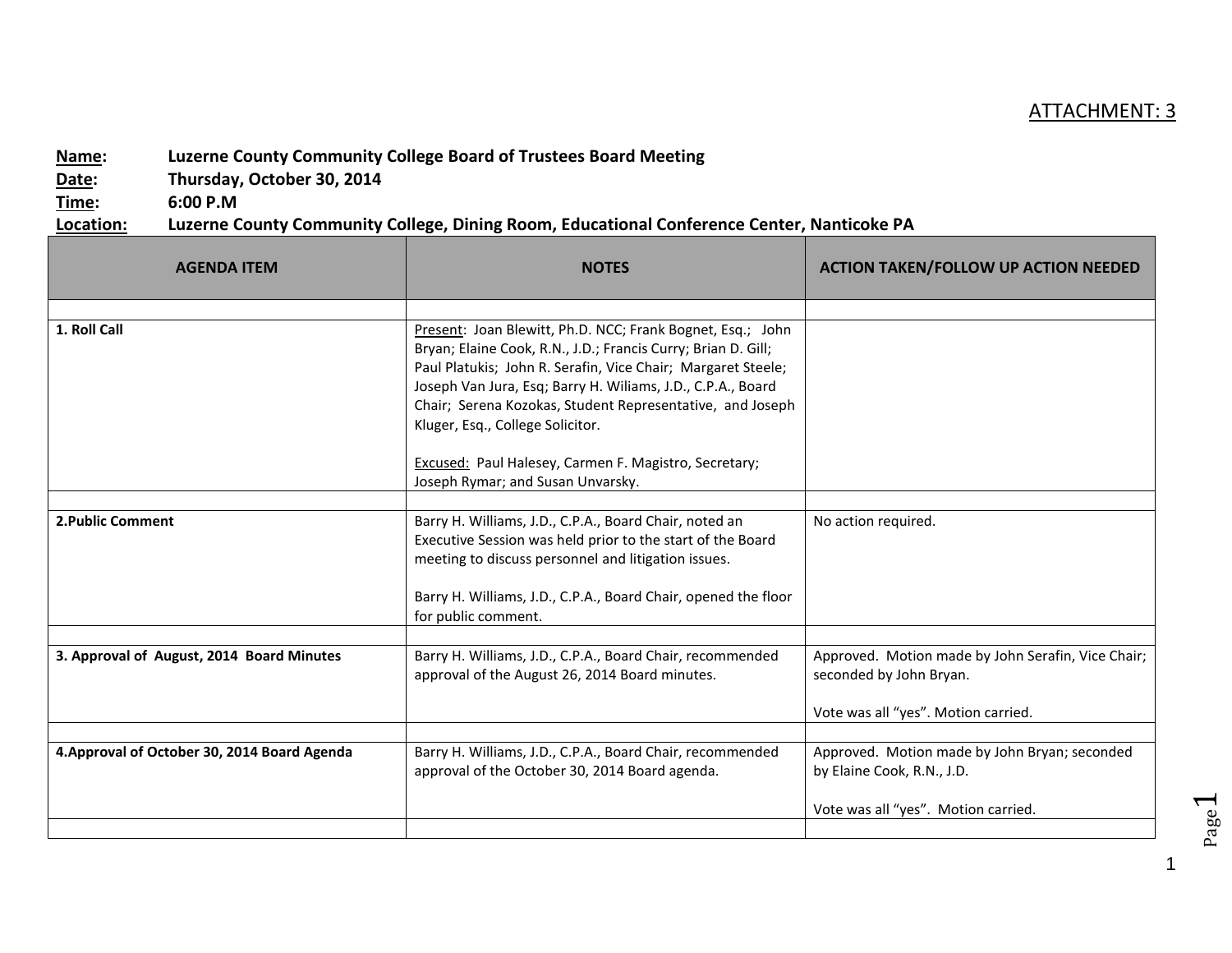| 5. Report of Officers and Agents<br>President's Report<br>$\circ$<br><b>TAACCCT Grant</b> | President Leary reported the college recently celebrated a<br>rededication of the LCCC Wilkes Barre Center in recognition<br>of several new initiatives at the Center. Working together<br>with our longtime partner, the Wilkes Barre Chamber of<br>Business and Industry, the College recently renewed our<br>lease agreement for the site for 7 years, and we were<br>pleased to present the recently renovated and upgraded<br>site to the community.<br>In addition to the facility renewal, another new<br>development at the LCCC Wilkes Barre Center is the<br>creation of new scholarships specifically for students who<br>attend this site. Beginning with the fall 2015 semester, the |  |
|-------------------------------------------------------------------------------------------|---------------------------------------------------------------------------------------------------------------------------------------------------------------------------------------------------------------------------------------------------------------------------------------------------------------------------------------------------------------------------------------------------------------------------------------------------------------------------------------------------------------------------------------------------------------------------------------------------------------------------------------------------------------------------------------------------|--|
|                                                                                           | College will offer two new scholarships for students; one<br>will be awarded to a full-time student and one to a part-<br>time student. President Leary expressed his appreciation to<br>the LCCC Foundation Board of Directors for their support of<br>this initiative.<br>In addition, under the leadership of Rebecca Brominski, who<br>was recently appointed as the site director, the schedule at<br>the Wilkes Barre Center will now include courses scheduled                                                                                                                                                                                                                             |  |
|                                                                                           | at times that are more convenient for high school students<br>who take part in LCCC's Early College program. Through the<br>Early College program, high school students can earn<br>college credits at a reduced tuition rate while enrolled in<br>high school.<br>The Wilkes Barre Center also hosts ESL training (English as a<br>Second Language) and GED preparation courses, in addition<br>to the numerous credit courses offered each semester.                                                                                                                                                                                                                                            |  |
|                                                                                           | President Leary reported the College is entering into a five-<br>year Dual Admission agreement with King's College that will<br>enhance transfer opportunities for LCCC students who plan<br>to attend King's after completing their associate's degree at<br>LCCC. Earlier today several LCCC officials and I met with<br>King's College President Father John Ryan and members of<br>his staff to officially endorse this agreement, which                                                                                                                                                                                                                                                      |  |

 $Page<sup>2</sup>$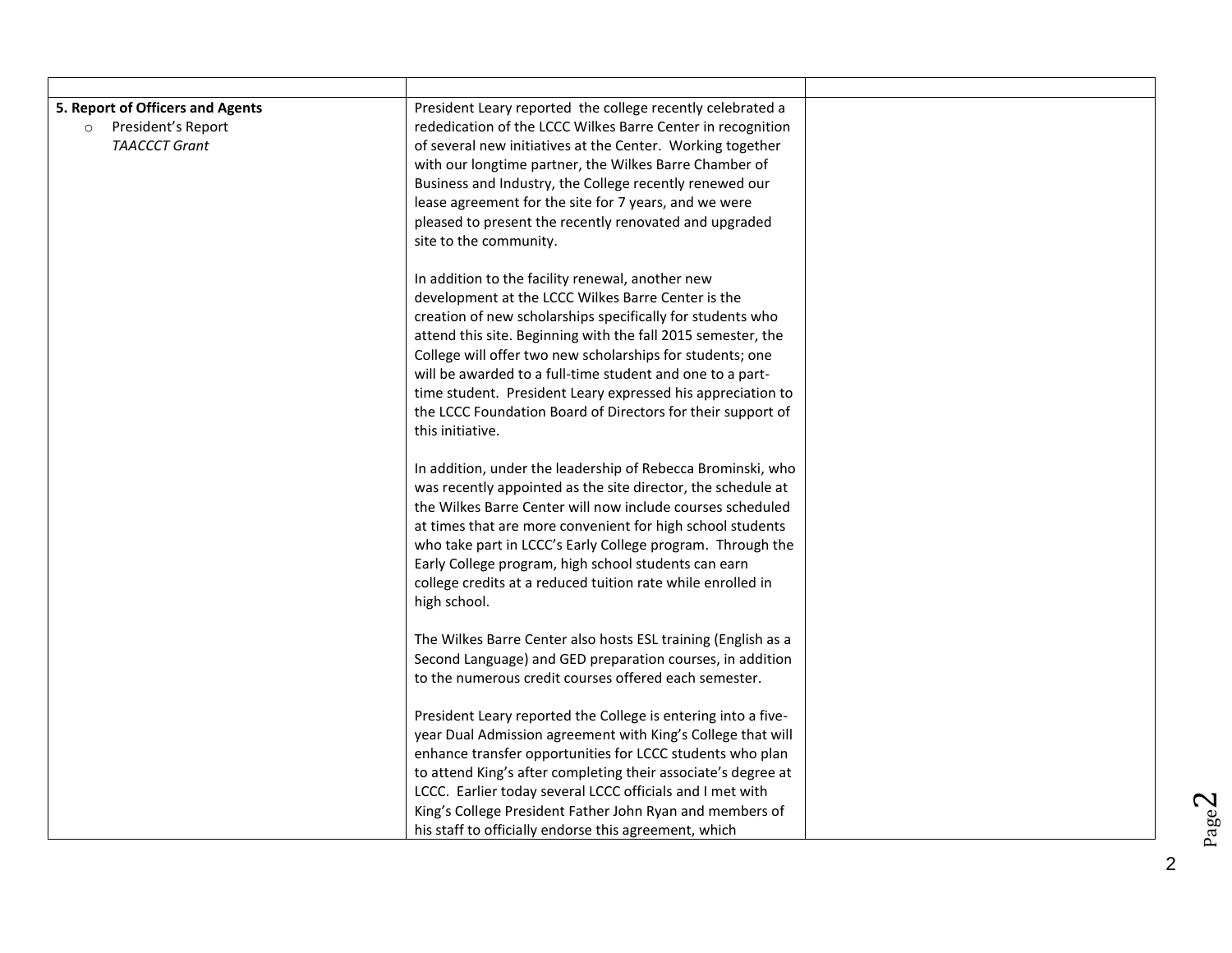| guarantees admission to King's College for eligible LCCC<br>students who complete specific associate degree programs.<br>To qualify for this dual admission program, students must<br>complete at least 12, but not more than 20, credits of post-<br>secondary academic course work and must maintain a 2.30<br>grade point average for all college courses. Also, the<br>student must enroll at King's College within one year of<br>graduation from LCCC. |  |
|--------------------------------------------------------------------------------------------------------------------------------------------------------------------------------------------------------------------------------------------------------------------------------------------------------------------------------------------------------------------------------------------------------------------------------------------------------------|--|
| In addition to the guaranteed admission into King's upon<br>graduation from LCCC, students accepted into this program<br>will receive other benefits. For example, King's College will<br>waive the admissions application fee and will award<br>academic scholarships to qualified students. King's will<br>guarantee each student enrolled in the program a minimum<br>of \$10,000 annually in institutional aid upon full-time<br>enrollment as well.     |  |
| Furthermore, students enrolled in the Dual Admission<br>Program but not yet matriculated at King's will be eligible to<br>register free of charge for a maximum of nine credit hours<br>in courses offered by King's. These courses must be applied<br>to the specific degree program that the student intends to<br>pursue at King's.                                                                                                                       |  |
| President Leary stated both he and Father Ryan are pleased<br>that our institutions are working together to improve the<br>transfer process and benefit students. King's College is one<br>of our top transfer schools, and this agreement will help<br>make it easier for LCCC graduates who wish to pursue a<br>bachelor's degree to continue their education and achieve<br>their goal.                                                                   |  |
| The President reported that the College continues to<br>strengthen our Safety and Security measures to ensure a<br>safe learning and working environment for our students and<br>employees. Most recently, the College's Campus Safety and<br>Security and Information Technology departments installed<br>several new emergency alert systems. The first system,<br>Alertus, allows Security to issue an immediate warning to                               |  |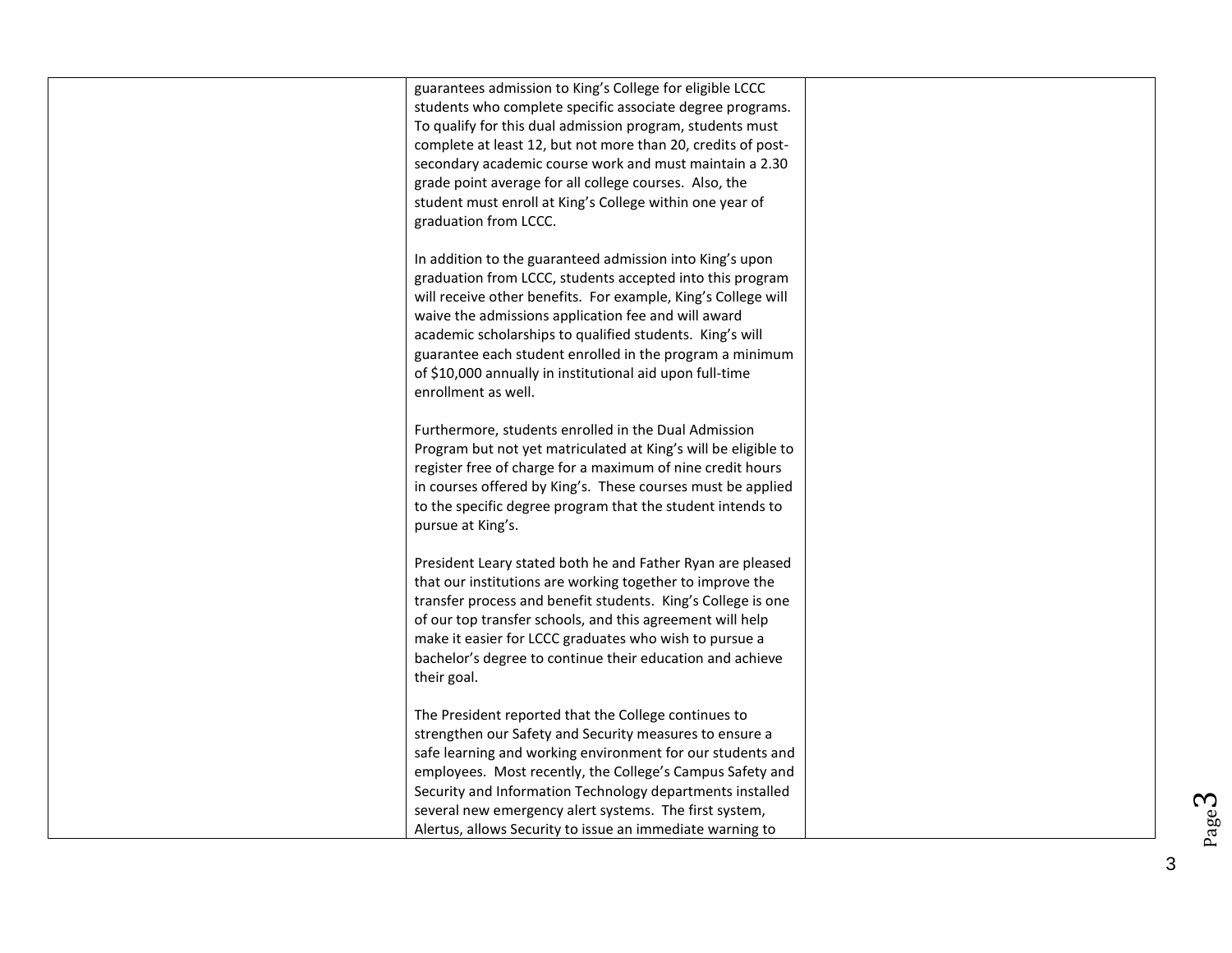| faculty and staff through LCCC computers. In the event of<br>an emergency, Security will send out messages that will<br>appear on computer screens, overriding whatever is<br>currently being viewed on the screen.                                                                                                                                                          |  |
|------------------------------------------------------------------------------------------------------------------------------------------------------------------------------------------------------------------------------------------------------------------------------------------------------------------------------------------------------------------------------|--|
| The second system, the LynxKeyPro Panic/Duress<br>Notification System, allows staff to send a silent panic alarm<br>to Security using their computer keyboard. These systems<br>are up and running and are available on the main campus in<br>Nanticoke and all dedicated sites.                                                                                             |  |
| An external Mass Alerting System has also been set up on<br>the main campus. Through this system Security can send<br>out emergency messages using voice and tone across the<br>campus, reaching students, staff and visitors who are<br>walking from building to building, or who are located in<br>other outside areas.                                                    |  |
| President Leary stated these new systems add additional<br>layers to the existing emergency communications<br>procedures the College has in place.                                                                                                                                                                                                                           |  |
| At this time, President Leary introduced Sue Spry, Vice<br>President of Workforce and Community Development.<br>Vice President Spry provided a brief report on the TAACCCT<br>Grant the college recently received; noting the grant kick-off<br>event will be held November 11, 2014, at Northampton<br>Community College who is the lead agent of this grant<br>initiative. |  |
| Vice President Spry stated the TAACCT grant is funded<br>through the United States Department of Labor. Initially we<br>received the grant as part of the 14 community colleges in<br>Pennsylvania. We are now in our final year. All versions of<br>this grant were developed to address the skills gap we see<br>in many of our higher and middle skills employment type   |  |
| opportunities. This final award, received by Northampton<br>Community College, Lehigh Carbon Community College and<br>Luzerne County Community College, was the only<br>consortium in the state of Pennsylvania to receive the                                                                                                                                               |  |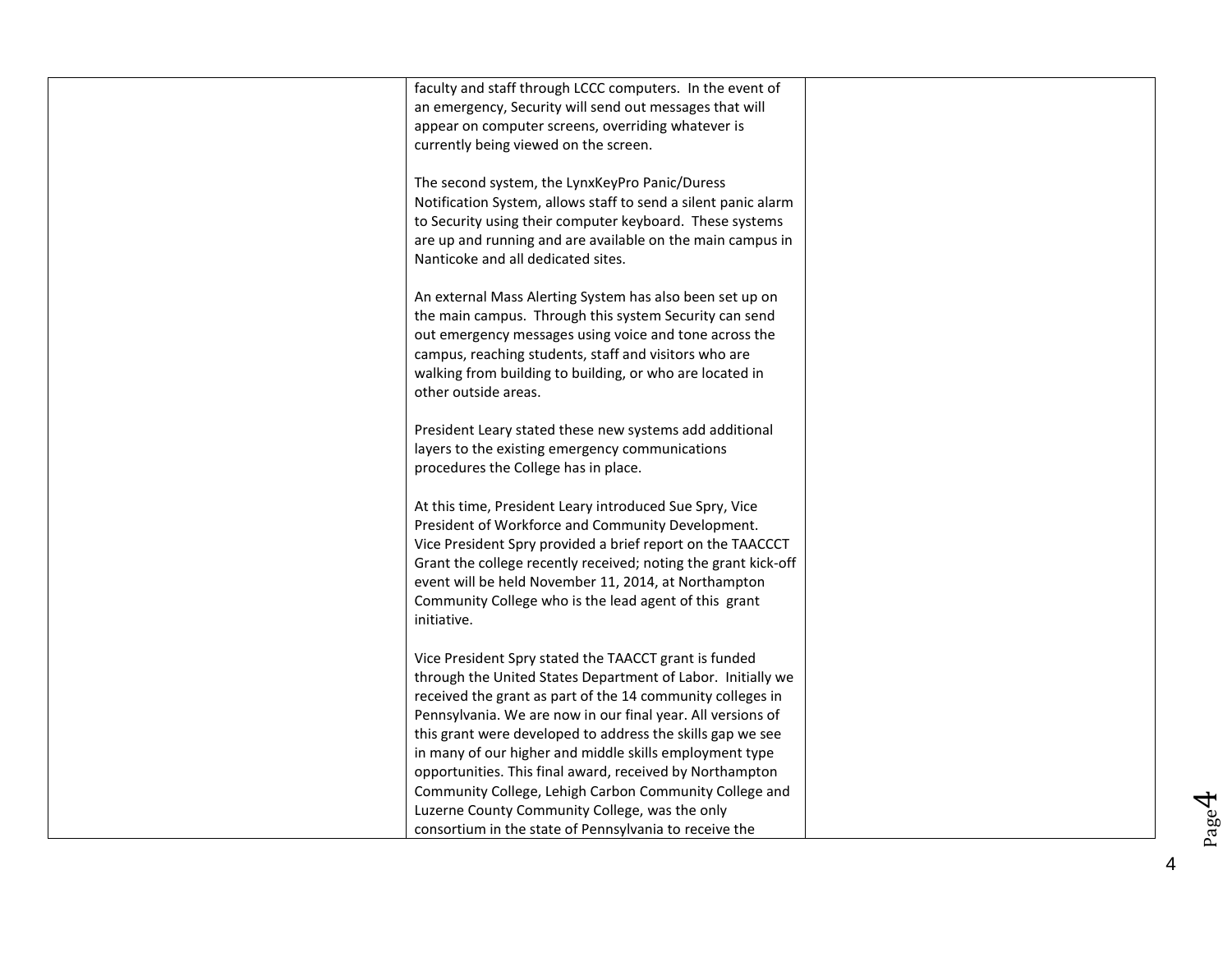|                               | \$10 million grant for the three colleges. Luzerne's portion is<br>\$1.8 million. \$4 million will be shared activities among the<br>three colleges. We are dedicating the money toward<br>curriculum development, equipment and supply<br>acquisitions. The three programs that will be enhanced or<br>developed which are: welding program, diesel technology<br>program, and engineering design and manufacturing<br>program. At this time Vice President Spry introduced Bob<br>Conner, faculty member, who works in the automotive area<br>and was instrumental in the development of the diesel<br>program. |  |
|-------------------------------|-------------------------------------------------------------------------------------------------------------------------------------------------------------------------------------------------------------------------------------------------------------------------------------------------------------------------------------------------------------------------------------------------------------------------------------------------------------------------------------------------------------------------------------------------------------------------------------------------------------------|--|
|                               | Mr. Conner stated for the past five years, the college has<br>offered two diesel classes at the college. The Pennsylvania<br>Department of Labor has the identified diesel as a high<br>priority job. This fall semester the college offered a diesel<br>diploma program. The program was very successful. It is<br>the college's goal to move the program into a certificate<br>program and ultimately a two year associate's degree<br>program.                                                                                                                                                                 |  |
|                               | Vice President Spry stated all three programs the college is<br>developing are all high priority occupations. The U.S.<br>Department of Labor's focus is whether our students can<br>find sustaining employment at the conclusion of their<br>training. Vice President Spry stated it is her belief after<br>finishing our program they will find sustainable<br>employment.                                                                                                                                                                                                                                      |  |
|                               | At this time Vice President Spry extended an invitation to<br>the Board of Trustees to attend the November 11 <sup>th</sup> kick-off<br>event at Northampton Community College in Bethlehem.<br>Transportation will be arranged by the campus.                                                                                                                                                                                                                                                                                                                                                                    |  |
| Treasurer's Report<br>$\circ$ | Joseph Gasper, Dean of Finance, presented the Treasurer's<br>Report of August 2014. When compared to the prior fiscal<br>year the Current Fund income of \$14,792,000 is up 2.03%<br>and expenses of \$3,679,000 are down .16%. Bookstore<br>Income is down \$188,000, a decrease of 19.48% and the<br>expenses are down 12.47% decrease. Food Service Income                                                                                                                                                                                                                                                     |  |

5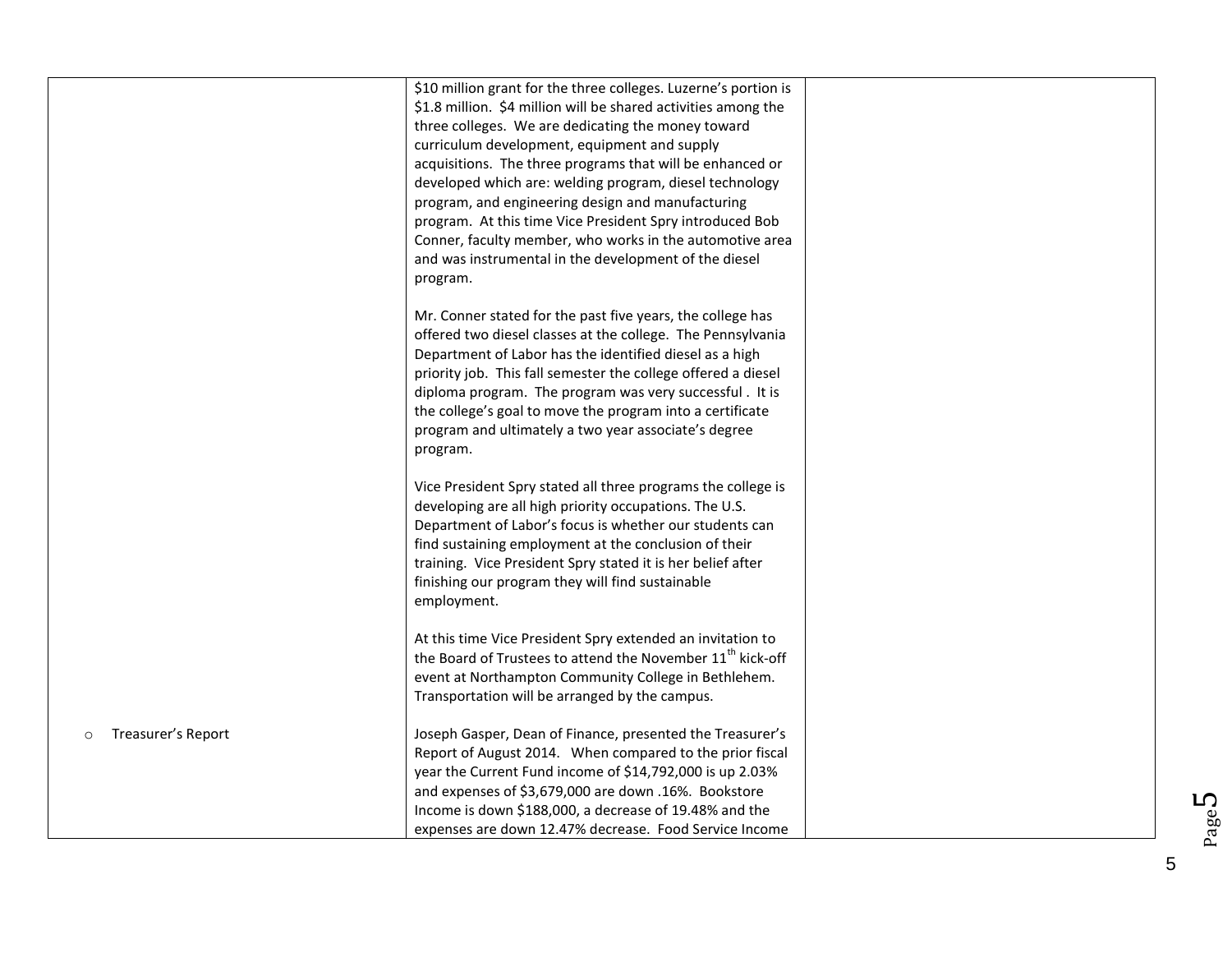| decreased \$3,000 and the expenses also decreased \$3,000.                      |  |
|---------------------------------------------------------------------------------|--|
| Plant Fund income is up \$144,000 and Expenditures have                         |  |
| increased \$101,000.<br>On Page 1 of 6 of the Supplement when compared to prior |  |
| year tuition Income decreased \$36,000 or .40% and the                          |  |
| price and volume variance is listed on the report. General                      |  |
| service fees increased 8.78%, Technology Fees 25.86% and                        |  |
| course Fees 7.28% due to rate increases. Continuing                             |  |
| education revenue is down \$71,000. The Commonwealth of                         |  |
| Pennsylvania Appropriation increased \$46,000.                                  |  |
| Fringe Benefits are slightly up at 3.36% due to an increase in                  |  |
| medical claims for this period. Salaries are down slightly                      |  |
| due to vacancies and a delay in the beginning pay date. The                     |  |
| auditing fees are up due to the timing of the initial payment.                  |  |
| The variance for bank service and collection fees is due to                     |  |
| the timing of payments. Telecollege operating is up \$36,000                    |  |
| because of the change for Blackboard software.                                  |  |
| Bookstore Report: Textbook sales are down and are in line                       |  |
| with the current enrollment. On the expense side other                          |  |
| purchases are up \$39,000 based on the timing of the                            |  |
| purchases and the textbook sales are down and are in line                       |  |
| with the current enrollment.                                                    |  |
| Food Service Report: Food Sales have decreased \$3,000                          |  |
| when compared to the prior year and that is due to the                          |  |
| enrollment reduction and the September start date for                           |  |
| classes. The expenses are down by the same amount.                              |  |
| Plant Fund: The Commonwealth of Pennsylvania                                    |  |
| appropriation is up due to the additional capital payment.                      |  |
| On the expense side debt service as well as lease payments                      |  |
| are up slightly due to the annual changes in the debt                           |  |
| payment schedules and timing of payments.                                       |  |
| Trustee Paul Platukis was concerned about the decreases                         |  |
| noted in the report presented by Mr. Gasper. Mr. Gasper                         |  |
| stated the current fund is on target as compared to prior                       |  |
| year. The auxiliary fund is down as a result of starting after                  |  |

Page6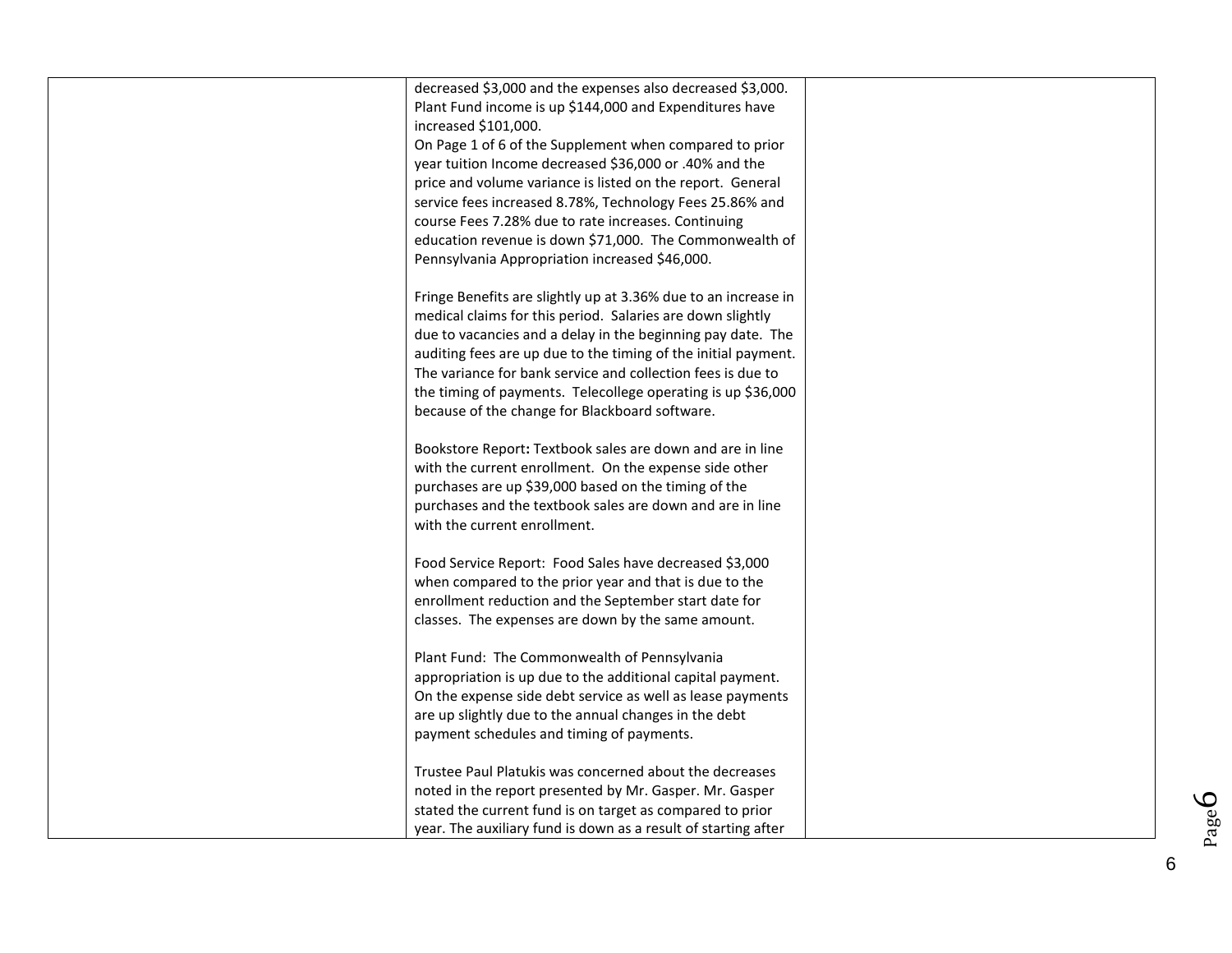|                                                 | Labor Day as compared to starting the last week in August.                                                                                                                                                                                                   |  |
|-------------------------------------------------|--------------------------------------------------------------------------------------------------------------------------------------------------------------------------------------------------------------------------------------------------------------|--|
|                                                 | Trustee Platukis also questioned the decrease in the<br>bookstore fund. Mr. Gasper stated we have lost some<br>students who choose to purchase their books from outside<br>sources. The college still maintains those students who<br>receive financial aid. |  |
| <b>Foundation Report</b><br>$\circ$             | Sandra Nicholas, Executive Director, Institutional<br>Advancement, stated the Foundation purchased \$18,000 in<br>books for students this fall semester.                                                                                                     |  |
|                                                 | Ms. Nicholas extended her thanks to everyone who<br>supported and attend the Scholarship Donor dinner.<br>Approximately 385 people attended the dinner which raised<br>\$38,000.00.                                                                          |  |
|                                                 | The Foundation raised approximately \$17,000 to support<br>the Early College program. Spring 2015, we will be including<br>Wyoming Valley West and Berwick to the program.                                                                                   |  |
|                                                 | Through the scholarship program the Foundation has<br>assisted 335 students, giving out \$225,000 in aid during the<br>Fall 2014 semester.                                                                                                                   |  |
|                                                 | The college was approved for a \$150,000 grant from the<br>Pennsylvania Department of Labor for diesel equipment.                                                                                                                                            |  |
|                                                 | The Foundation board will be losing three members, if<br>anyone has a referral please contact Ms. Nicholas. The term<br>length is three years.                                                                                                               |  |
| <b>Student Representative Report</b><br>$\circ$ | President Leary introduced the newly appointed Student<br>Representative to the Board of Trustees, Serena Kozokas.                                                                                                                                           |  |
|                                                 | Ms. Kozokas is a Human Services major, president of the<br>Human Services club; member of the Philosophy Club and                                                                                                                                            |  |
|                                                 | Student Coalition Club and currently serving as an intern at<br>Ruth's Place. Ms. Kozokas will be graduating from LCCC in                                                                                                                                    |  |
|                                                 | May 2015 with plans to continue her education at                                                                                                                                                                                                             |  |
|                                                 | Misericordia University.                                                                                                                                                                                                                                     |  |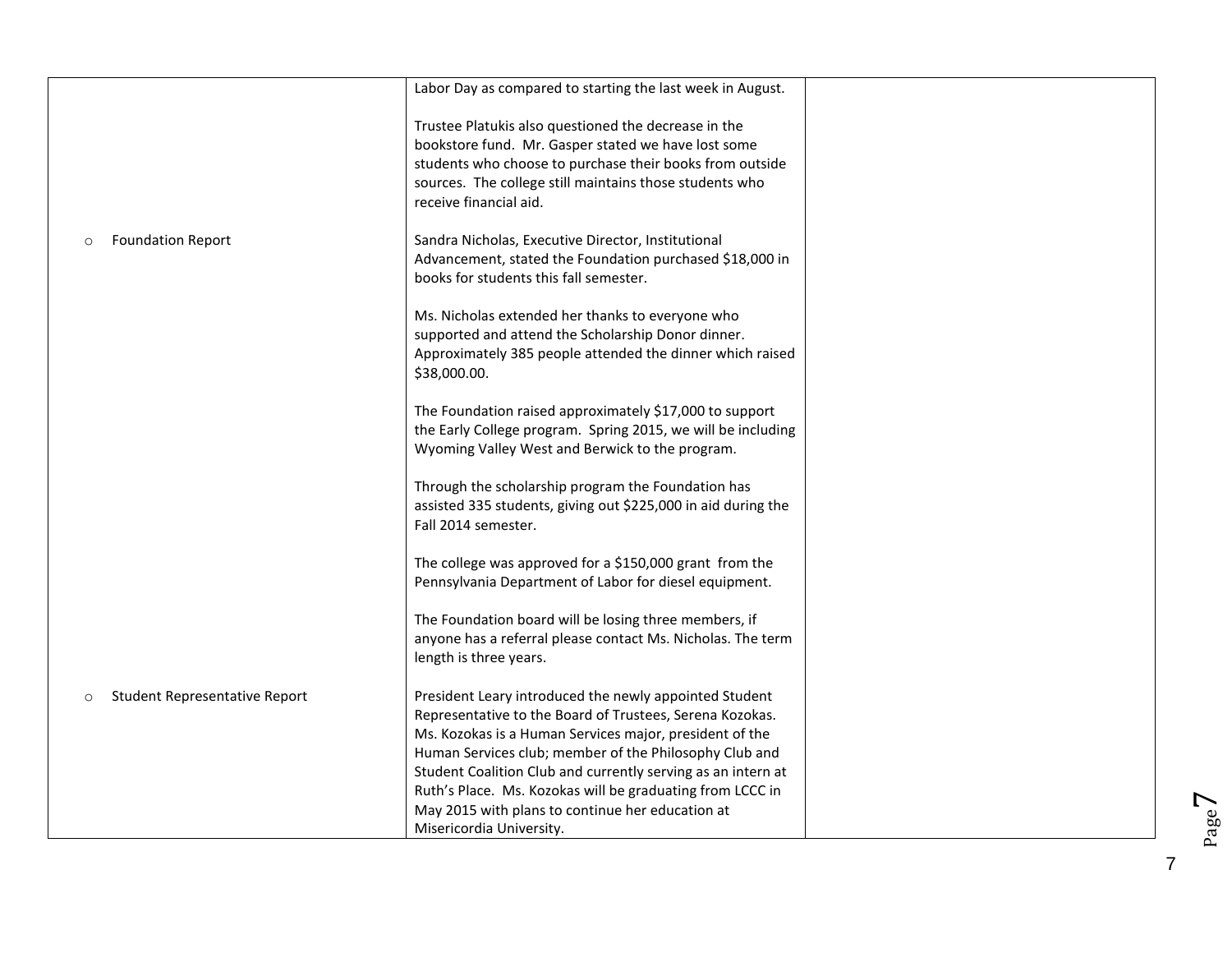| Serena Kozokas thanked President Leary and the Board of<br>Trustees for allowing her to serve in this position.                                                                                                                                                                                                                                                                                                                                                                                                                      |  |
|--------------------------------------------------------------------------------------------------------------------------------------------------------------------------------------------------------------------------------------------------------------------------------------------------------------------------------------------------------------------------------------------------------------------------------------------------------------------------------------------------------------------------------------|--|
| At this time, Ms. Kozokas distributed a copy of the student<br>events that were recently held at the college and presented<br>the following report.                                                                                                                                                                                                                                                                                                                                                                                  |  |
| Ms. Kozokas stated a guest speaker on the topic of<br>Homelessness was presented by Kristen Topolski, Director<br>of Ruth's Place who discussed issues that women in Luzerne<br>County face in terms homelessness. Mr. Bill Jones from<br>the United Way came to speak on homelessness. The Times<br>Leaders wrote an article about Bill Jones, and in it, he spoke<br>about a meaningful question a student from LCCC asked and<br>included that information in the article. Dr. Regina Lewis<br>came to campus to discuss poverty. |  |
| October is mental health month. Several guest speakers<br>were on hand to address topics such as depression/suicide<br>prevention, autism, addiction, and anxiety.                                                                                                                                                                                                                                                                                                                                                                   |  |
| A Welcome Back Bash was held at the beginning of the<br>semester which allowed students to sign up for clubs and<br>interact with one another.                                                                                                                                                                                                                                                                                                                                                                                       |  |
| Pride Fest was held the week of October 13. This was a huge<br>success. Media and outside agencies were on hand.                                                                                                                                                                                                                                                                                                                                                                                                                     |  |
| The History Conference was held on Friday, October 17.<br>The theme was Crime and Punishment. The movie "Kids for<br>Cash" was shown, and a panel discussion on the Luzerne<br>County Juvenile Justice System was held. Approximately<br>140 students in attendance.                                                                                                                                                                                                                                                                 |  |
| Bullying Awareness was held on October 22, 2014, and<br>sponsored by the Student Government Association and<br>Human Services Club. The theme for the event was "Acts of<br>Kindness".                                                                                                                                                                                                                                                                                                                                               |  |
| The BASIC club sponsored "Treats for Troops" collecting                                                                                                                                                                                                                                                                                                                                                                                                                                                                              |  |

Page8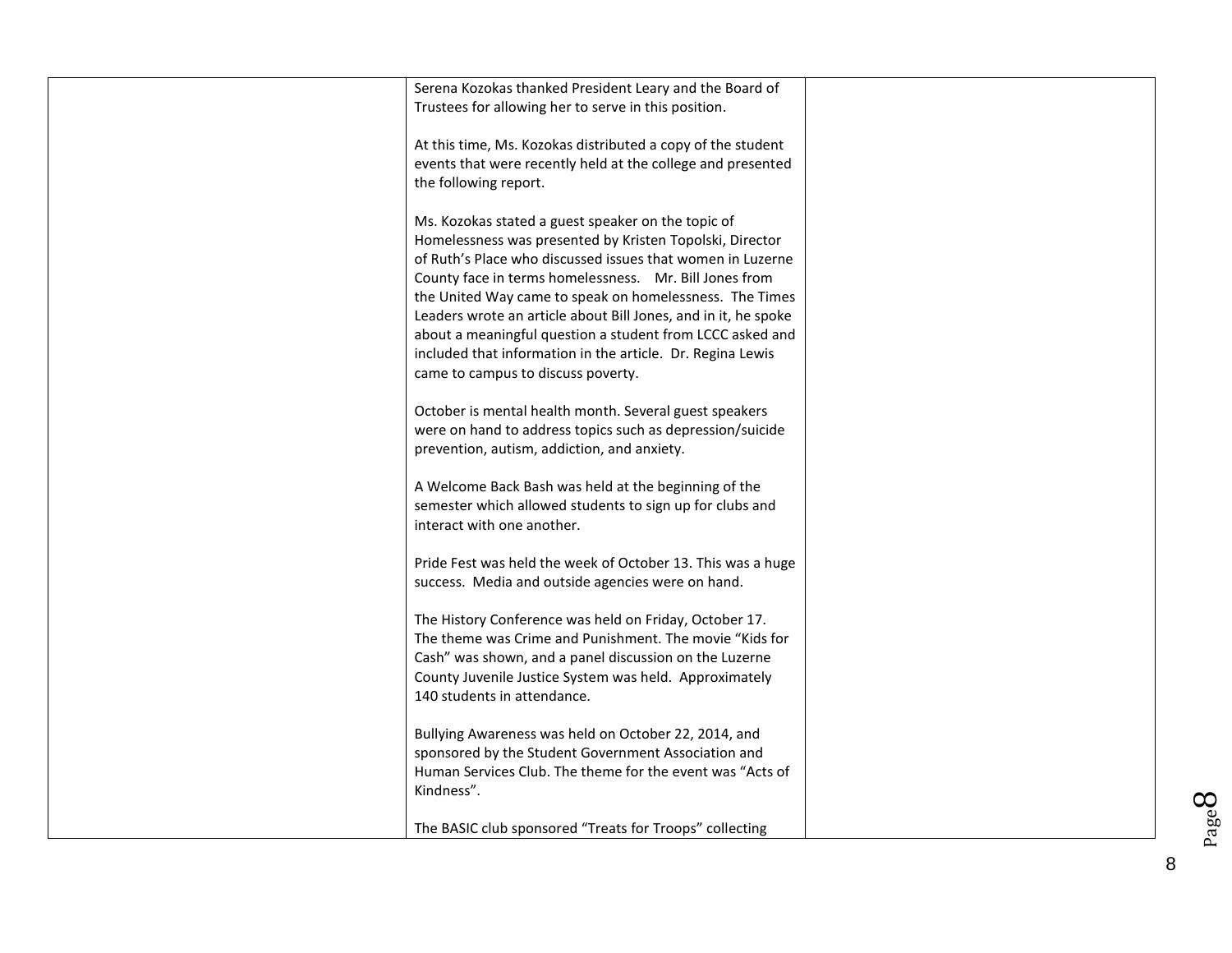|                                                                                       | candy all over campus to send to our troops.                                                                                                                                                                                    |                                                                                                                                |
|---------------------------------------------------------------------------------------|---------------------------------------------------------------------------------------------------------------------------------------------------------------------------------------------------------------------------------|--------------------------------------------------------------------------------------------------------------------------------|
|                                                                                       | At the Schulman Gallery, there is a new art exhibit entitled<br>"Chicks with Balls". The opening reception was held<br>October 25, 2014.                                                                                        |                                                                                                                                |
|                                                                                       | Spirit Week is being held this week with many activities held<br>for the students.                                                                                                                                              |                                                                                                                                |
|                                                                                       | Board Chair Williams welcomed Ms. Kozokas to the Board of<br>Trustees.                                                                                                                                                          |                                                                                                                                |
|                                                                                       |                                                                                                                                                                                                                                 |                                                                                                                                |
| 6. Report/Action of the Executive Committee                                           | 6. Board Chair Williams stated there was no report to<br>present at this time.                                                                                                                                                  | 6. $N/A$                                                                                                                       |
|                                                                                       |                                                                                                                                                                                                                                 |                                                                                                                                |
| 7. Report/Action of the Academic Committee                                            | 7. Paul Platukis, Committee Chair, presented the following<br>Academic Committee report.                                                                                                                                        |                                                                                                                                |
| 7A. Recommendation to approve Administrative Policy<br><b>Academic Honesty Policy</b> | 7A. Recommend the Luzerne County Community College<br>Board of Trustees approve the administrative policy:<br>Academic Honesty policy.                                                                                          | 7A. Approved. Motion made Joseph VanJura, Esq.;<br>seconded by Joan Blewitt, Ph.D. NCC.                                        |
|                                                                                       |                                                                                                                                                                                                                                 | Vote was all "yes". Motion carried.                                                                                            |
| 7B. Endorsement of Scranton Initiative                                                | 7B. Recommend the Luzerne County Community College<br>Board of Trustees formally endorse the College's<br>administration's plan to research the feasibility of<br>establishing a dedicated site in the Scranton area. This site | 7B. Approved. Motion made by John R. Serafin, Vice<br>Chair; seconded by Francis Curry.<br>Vote was all "yes". Motion carried. |
|                                                                                       | will serve residents of Lackawanna County and the<br>surrounding region by providing academic offerings that<br>meet the needs of the greater Lackawanna community.                                                             |                                                                                                                                |
|                                                                                       |                                                                                                                                                                                                                                 |                                                                                                                                |
| 8. Report/Action of the Finance Committee                                             | 8. Elaine Cook, R.N., J.D., presented the following Finance<br>Committee report.                                                                                                                                                |                                                                                                                                |
| 8A. Summary of Payments                                                               | 8A. Recommend the Luzerne County Community College<br>Board of Trustees approve the summary of payments.                                                                                                                        | 8A. Approved. Motion made by John R. Serafin, Vice<br>Chair; seconded by Joseph VanJura, Esq                                   |
|                                                                                       |                                                                                                                                                                                                                                 | Vote was all "yes". Motion carried.                                                                                            |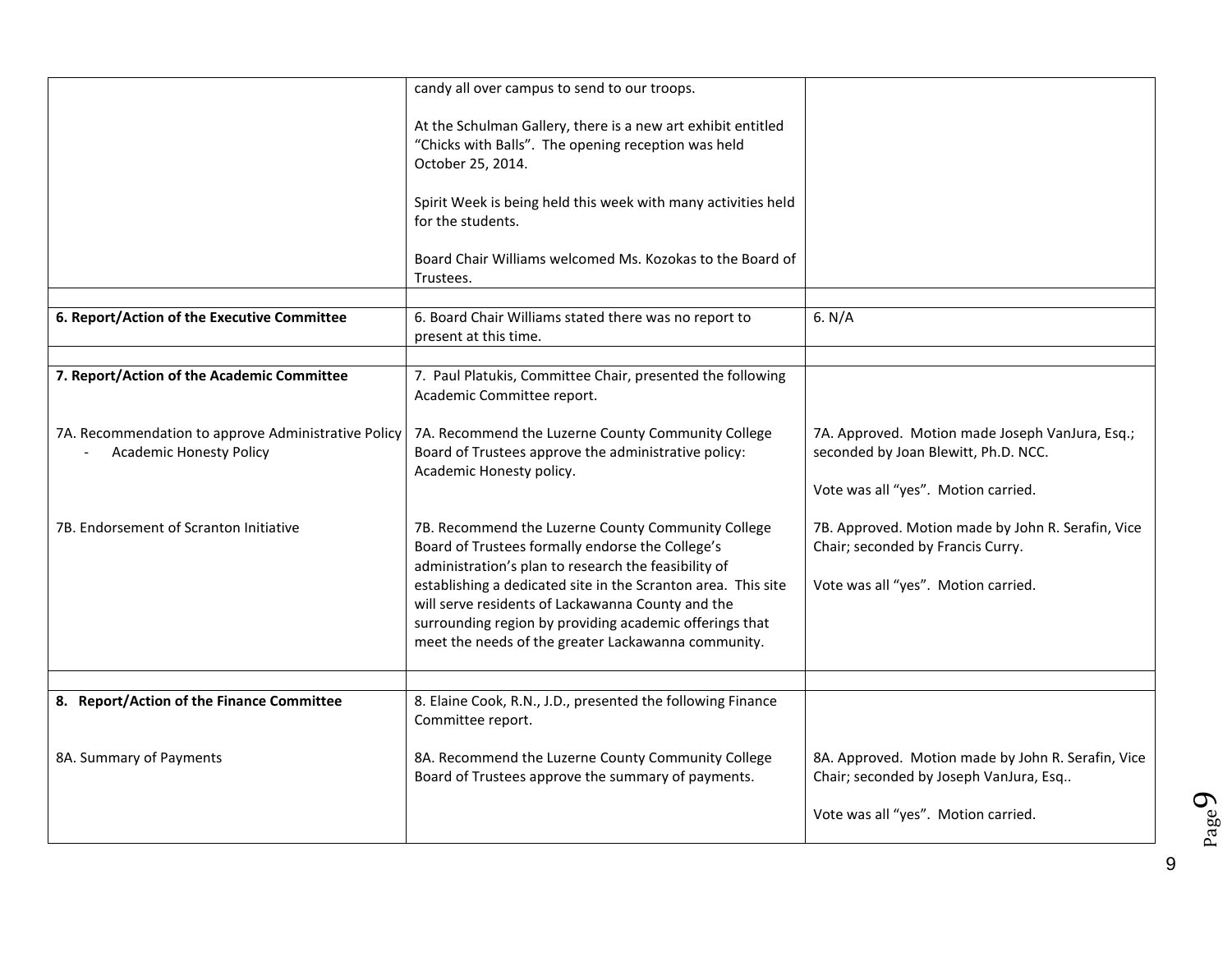| 8B. Acceptance of Grants                               | 8B. Recommend that the Luzerne County Community                                                                     | 8B. Approved. Motion made by Joan Blewitt, Ph.D. |
|--------------------------------------------------------|---------------------------------------------------------------------------------------------------------------------|--------------------------------------------------|
|                                                        | College Board of Trustees approve the acceptance of the<br>following grant awards:                                  | NCC; seconded by Joan Blewitt, Ph.D., NCC.       |
|                                                        |                                                                                                                     | Vote was all "yes". Motion carried.              |
|                                                        | The Pennsylvania Department of Labor and Industry<br>awarded a new grant for \$150,000 to purchase equipment        |                                                  |
|                                                        | and supplies for the new Diesel Program.                                                                            |                                                  |
|                                                        |                                                                                                                     |                                                  |
|                                                        | The Act 101 renewal grant from Pennsylvania Higher<br>Education Assistance Agency (PHEAA) was increased from        |                                                  |
|                                                        | \$48,488 to \$49,575.                                                                                               |                                                  |
|                                                        | The Perkins renewal grant from the Pennsylvania                                                                     |                                                  |
|                                                        | Department of Education was decreased from \$462,351 last                                                           |                                                  |
|                                                        | year to \$441, 615 for this year.                                                                                   |                                                  |
|                                                        | The ALTA renewal grants from the Pennsylvania                                                                       |                                                  |
|                                                        | Department of Education were funded as follows:                                                                     |                                                  |
|                                                        | #054 Family Literacy grant was level funded at<br>\$304,500;                                                        |                                                  |
|                                                        | #064 (combined the two previous grants #041 &<br>٠                                                                  |                                                  |
|                                                        | #059 at \$671, 617) increased to \$698,398;<br>The United States Department of Labor awarded a<br>٠                 |                                                  |
|                                                        | new TAACCCT #4 grant to the consortium                                                                              |                                                  |
|                                                        | Northampton Community College is lead applicant,                                                                    |                                                  |
|                                                        | Lehigh Carbon Community College, and Luzerne<br>County Community College. Luzerne County                            |                                                  |
|                                                        | Community College will receive \$1,836,214 for                                                                      |                                                  |
|                                                        | equipment and continuing staff. Northampton                                                                         |                                                  |
|                                                        | Community College will receive \$6,354,436 (a<br>portion of which is consortium wide funding that                   |                                                  |
|                                                        | will benefit all three colleges).                                                                                   |                                                  |
| 8C. Authorization to Explore Alternate Site Locations, | 8C. Recommend the Luzerne County Community College                                                                  | 8C. Approved. Motion made by Paul Platukis;      |
| Hazleton area                                          | Board of Trustees authorize the College to actively pursue                                                          | seconded by John Bryan.                          |
|                                                        | and explore alternate sites in the Hazleton area for the LCCC<br>Hazleton Center. Included is the recommendation to |                                                  |
|                                                        | approve the extension of the Hazelton                                                                               | Vote was all "yes". Motion carried.              |
|                                                        | Center Lease between LCCC and Management Enterprises,                                                               |                                                  |
|                                                        | Inc. for a period of eleven (11) months at the current rate of                                                      |                                                  |

10